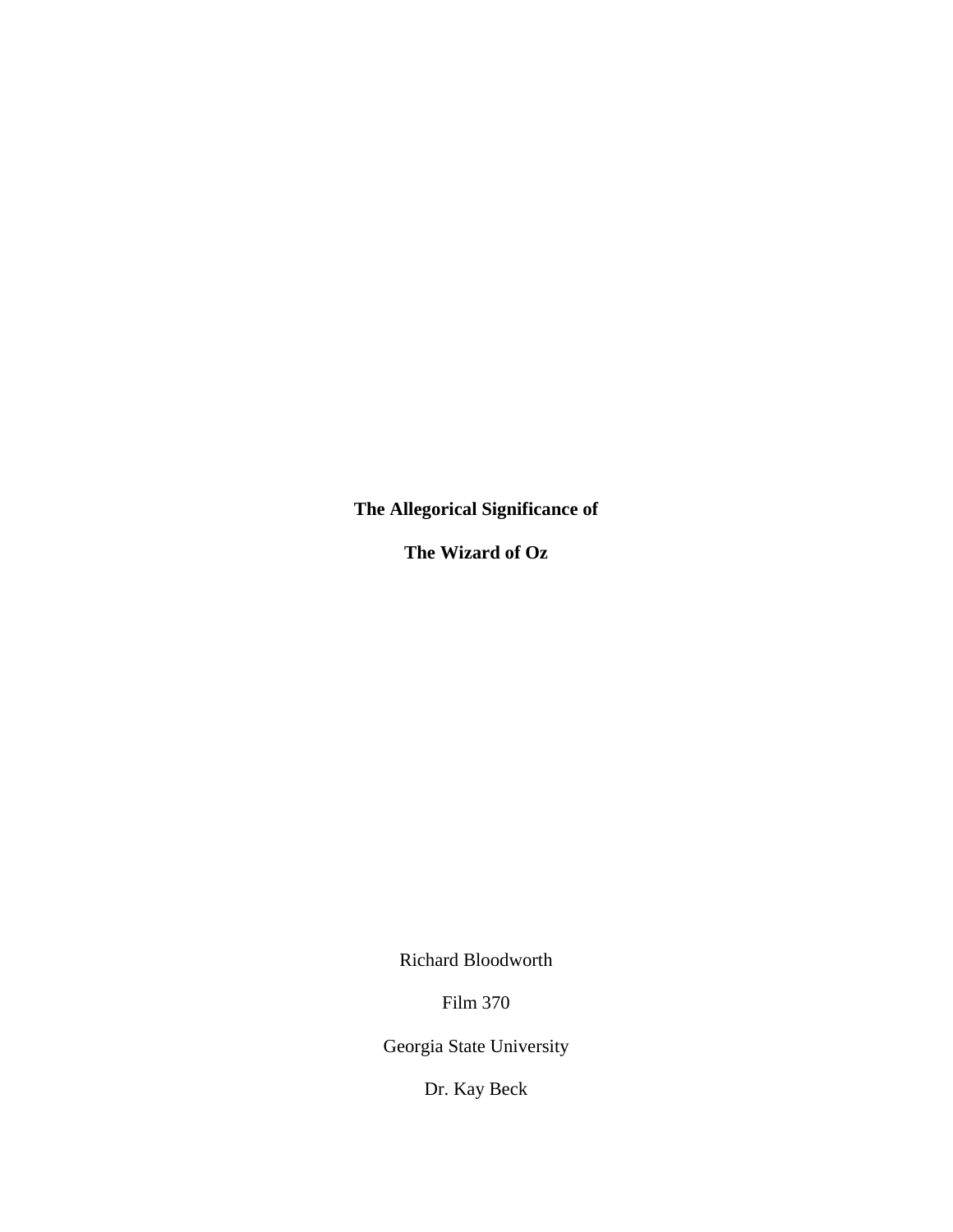The motion picture *The Wizard of Oz* is one of the most seen movies in the world. Directed by Victor Fleming, who also directed another great American movie *Gone with the Wind*, the filmed musical odyssey boasts immense popularity as well as surreal, allegorical dream imagery which invites critical analysis and subjective interpretation of its content. Other movies may be grander in scale or more somber in tone but none are more intriguing or wide ranging in philosophic scope. The 1939 MGM movie (there were several stage and film adaptations of the classic written by L. Frank Baum in 1900) should be added to the list of a select few great American movies such as *2001*. The reason for its broad appeal and permanence in the public's collective consciousness range from its value as light entertainment to its depth of disguised philosophical introspection. Meaningful to people of all ages, *The Wizard of Oz* contains, as does any great work of art, many levels of meaning; each viewing provides new insight to the viewer.

 As children's entertainment combined with adult social satire, the movie invites comparison to Jonathan Swift's *Gulliver's Travels*, a Blakean song of innocence and experience, not unlike mathematician's Lewis Carroll's *Alice in Wonderland* and *Through the Looking Glass* where naivete and worldliness collide. Like John Bunyan's *Pilgrim's Progress* and Homer's *The Odyssey*, *The Wizard of Oz* is a journey toward self-realization which is the basis of most religion and, like Voltaire's *Candide*, a journey and conflict between optimism and pessimism. Besides being an entertaining thought trip, the film is technically well-crafted, a unique assemblage of visual and performing talent with plenty of what Susan Sontag would call camp humor – a cult movie for the masses.

The central characters each allegorically embody basic human characteristics, an allegory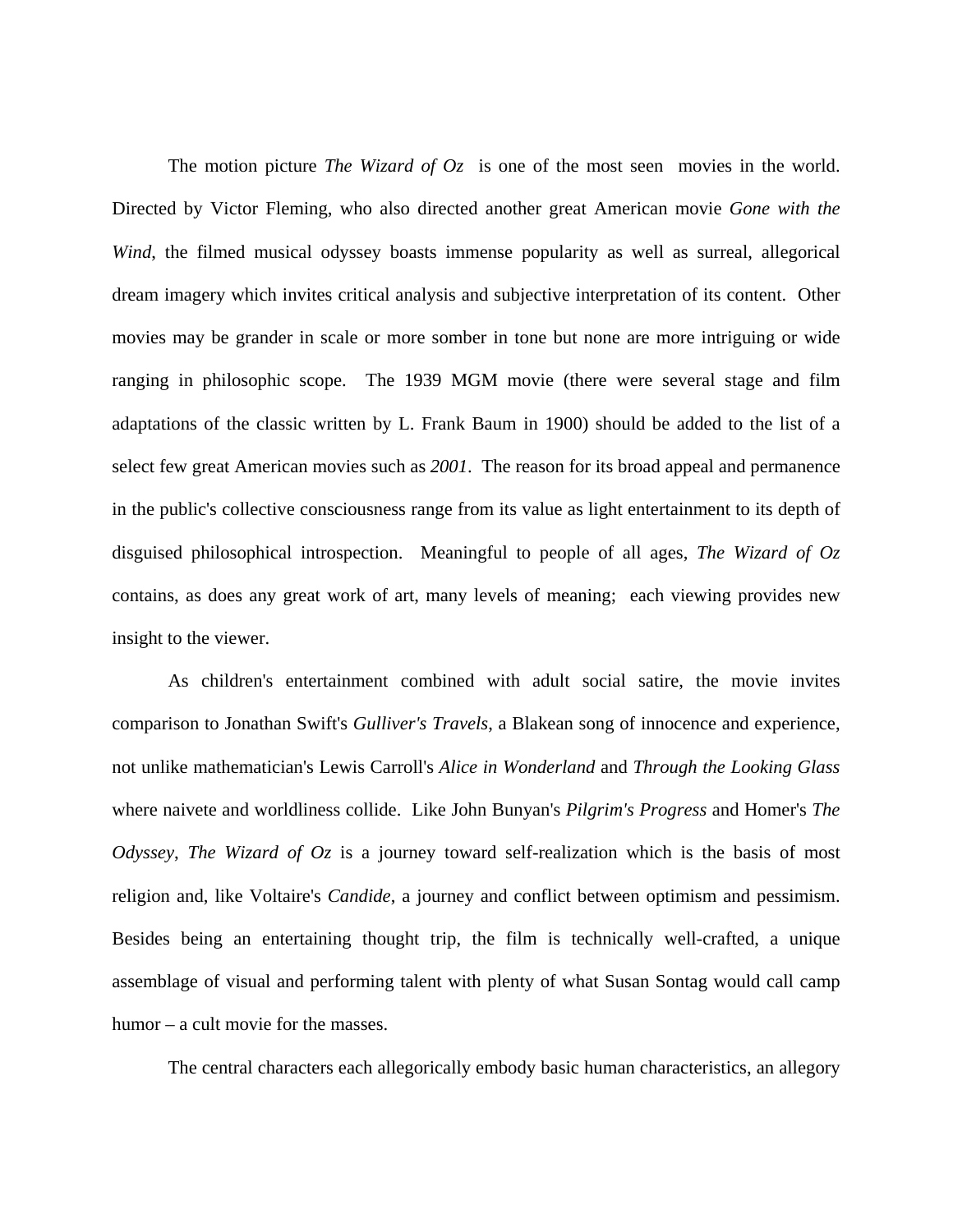being a collection of literary symbols corresponding to real life attributes and characteristics. Dorothy's innocence, the Scarecrow's ignorance desiring knowledge, the Tin Man's romanticism, the lion's timidity desiring self confidence and courage, the good witch's goodness, the Wicked Witch's evilness and jealousy, the Wizard's Machiavellian quest for power through devious means, and the Munchkin's collective subservience all combine to form the story's meaning. The witches' personification of good and evil could correspond to the concept of God and Satan in Judeo Christian ideology. The film seems to be about each person's pursuit of happiness through self- actualization and the obstacles that slow the quest.

 After our being introduced to her Kansas farm life and the farm hands, Aunt Em, Uncle Henry, mean Miss Gulch and Professor Marvel, Dorothy is transported with her dog Toto via cyclone to a strange environment for which she had not been prepared. From the somber gray of Kansas to the Technicolor land over the rainbow, Dorothy steps into a world of sterile, plastic perfection, the nonexistent Utopia of Oz. As she surveys the new world, geometry's most perfect shape, the sphere, floats toward her and is transformed into the Good Witch Glinda who explains to Dorothy what has occurred: Dorothy has unknowingly killed the Wicked Witch of the East when her house landed in the land of Oz. The cute and freaky Munchkin's come out of their hiding place and thank Dorothy for saving them from their slavery to the witch. In the midst of the celebration the Wicked Witch of the West appears and vows revenge toward Dorothy for causing her sister's death. Dorothy asks the Good Witch, after the Wicked Witch has exited, how to get back to Kansas and is instructed to follow the yellow brick road to the Emerald City to consult with the all-knowing, omniscient, and powerful Wizard of Oz. On the road Dorothy meets and musically encounters the Scarecrow, the Tin Man, and the Cowardly Lion who are comically conveyed by Ray Bolger, Jack Haley, and Bert Lahr. Since one wants a brain (he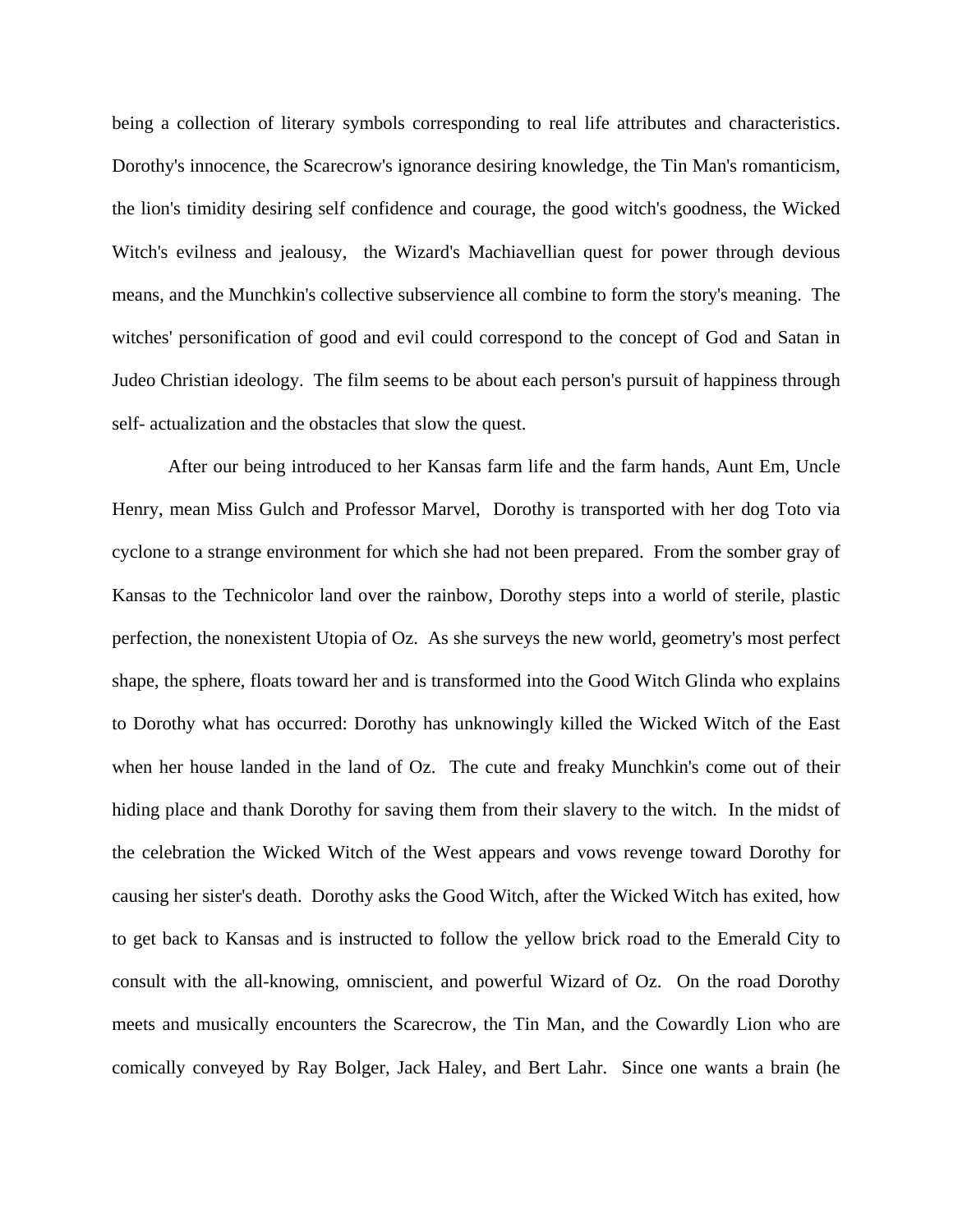really means a mind and the ability to think), one a heart to be able to experience human emotions like love, and another wants courage; the three allegorical figures roughly correspond to the Greek philosophy of developing the attributes if mind, body, and spirit. The four of them with Toto march onward to meet the Wizard and encounter obstructions to their goal mostly generated by the Wicked Witch of the West. When they finally meet the Wizard they are instructed by him that in order for him to satisfy their requests they must first satisfy one of his which is to bring him the broomstick of the Wicked Witch of the West which essentially meant for them to kill his rival so that he could gain more power. The request is similar to a political figure instructing his subjects to kill for him during times of war. The green-skinned, jealous, and life-taking witch is eventually destroyed accidentally by the life-giving substance water by Dorothy who was kindly trying to help her. Dorothy is subsequently praised as a heroine by the witch's former subjects.

 As an analysis of power and the fragility of the human beings who hold those positions of authority the Wizard could represent a mysterious, hidden paranoid capitalist, like Howard Hughes, who behind the scenes controls his subjects' lives. His language is spiced with economic jargon as when he refers to Dorothy liquidating the witch and desiring to return to the land of E Pluribus Unum. By satisfying the Wizard's desire for more power the four characters are superficially rewarded. The Scarecrow is given a false diploma for a mind, the mechanical Tin Man who brings to mind one of T.S. Elliott's Hollow Men receives a mechanical heart as unromantic and unnatural as an implanted artificial heart in humans, and the lion is given a medal for bravery for a deed he did not commit. Dorothy is given a trip back home. In a fairy tale rewards are given without dedication or earning through work as through simply wishing and magical processes but does not nature contain its share of not yet understood "magical"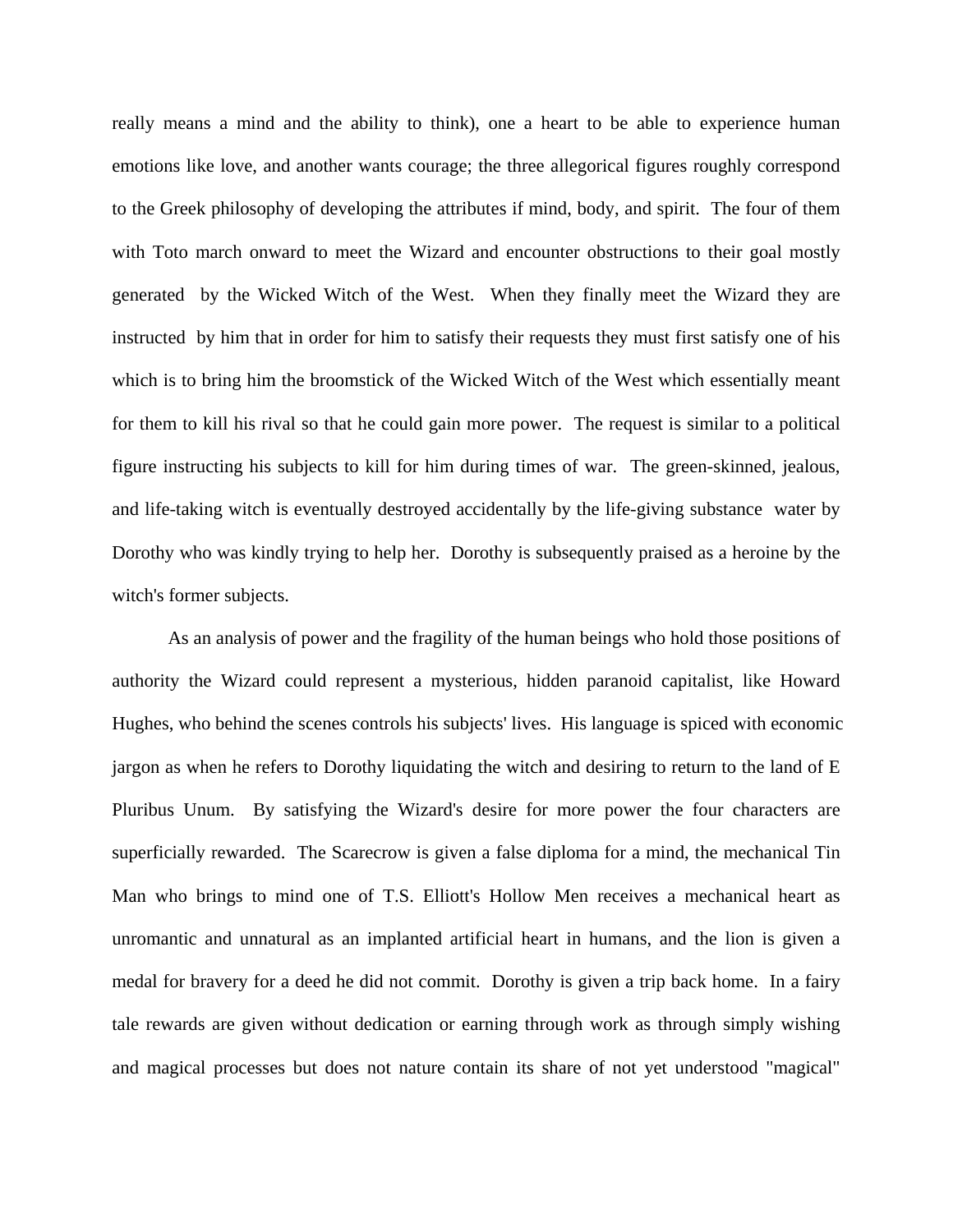processes that science can not explain? Also, wishing or dreaming precedes reality; first someone must have a dream or idea and then translate the concept into reality through some form of labor.

 Dorothy represents innocence, beauty, and childlike curiosity and is well portrayed by Judy Garland. The sex of the voyager is irrelevant; I personally would have identified with the movie more strongly if the protagonist were male but whether Dorothy or a mischievous Tom Sawyer or Huck Finn is scooting down the yellow brick road is unimportant since the quest for self actualization is universal and transcends sexual roles.

 The dream imagery found in the *Wizard of Oz* invites critical analysis. The author, Baum claimed he only wrote to please children but we all have the child we once were within us and some may argue that we are all children at this stage of the evolution of the species. Deceptively simple treatment of a complex idea and the existential quest for self actualization lift the movie above mere entertainment for children. Dream metaphors are used often in art and literature from *A Midsummer's Night Dream* to *The Tempest*. *Macbeth* and *Julius Caesar* involve dream imagery and witchcraft as does Hamlet's "To be or not to be" soliloquy. The land of Oz could correspond to the religious metaphor of Heaven, that unattainable Shangri La beyond the rainbow. One possible explanation is that Dorothy's dream was not a dream at all but a temporary descent into madness since Dorothy believed she actually was in Oz. Psychologists inform us that schizophrenics are unable to dream and, not having that outlet to ventilate irrational thought, are unable to differentiate reality from fantasy. But assuming that the dream actually occurred, the movie could be viewed as everyone's journey into their unconscious and the resolution of personal and social conflict. The idea may have been most succinctly stated in the children's cycle song lyric: Row, row, row your boat, life is but a dream.